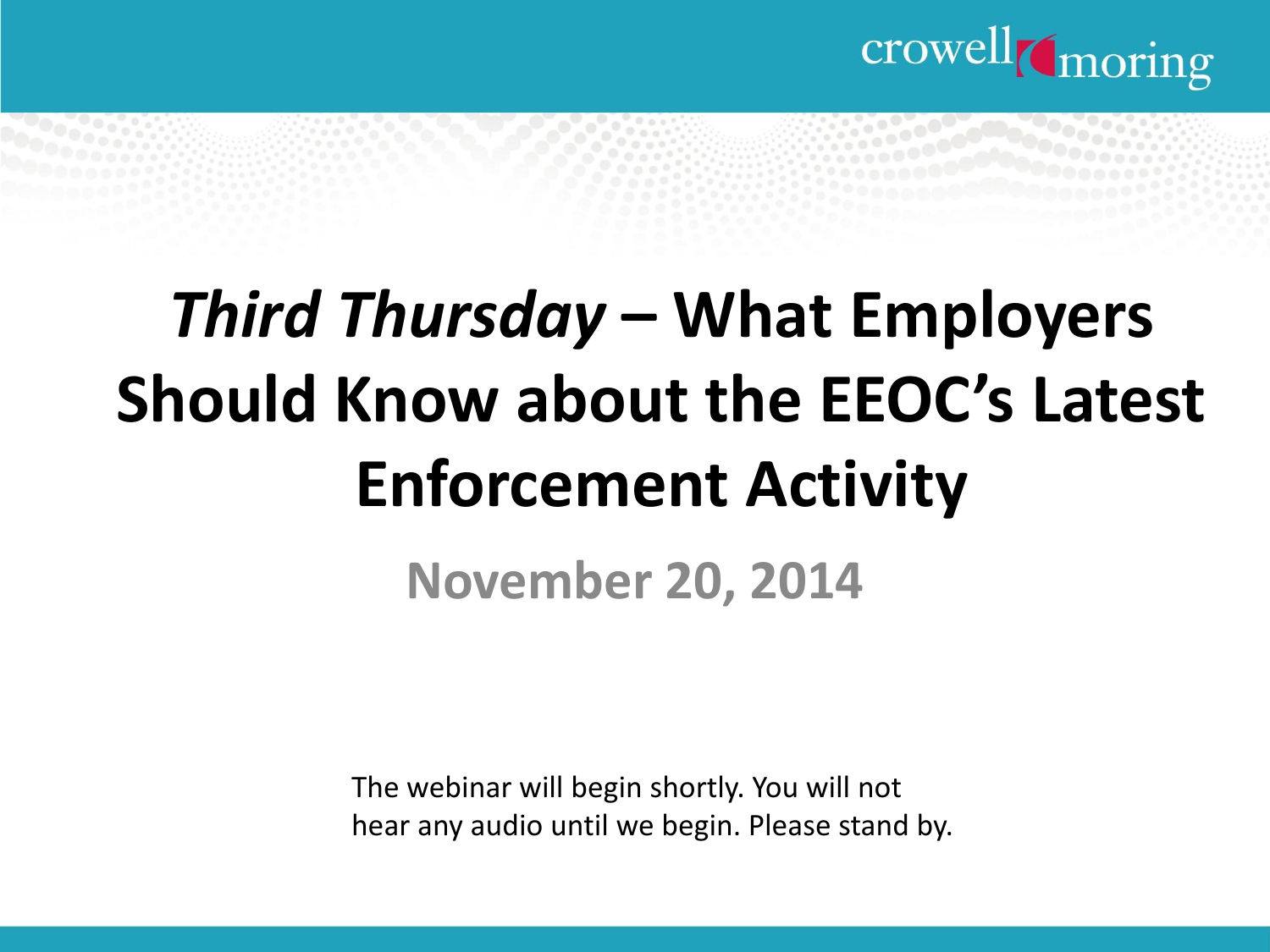## **Today's Presenters**







Tom Gies Glenn Grant Trina Fairley Barlow Andrew Bagley



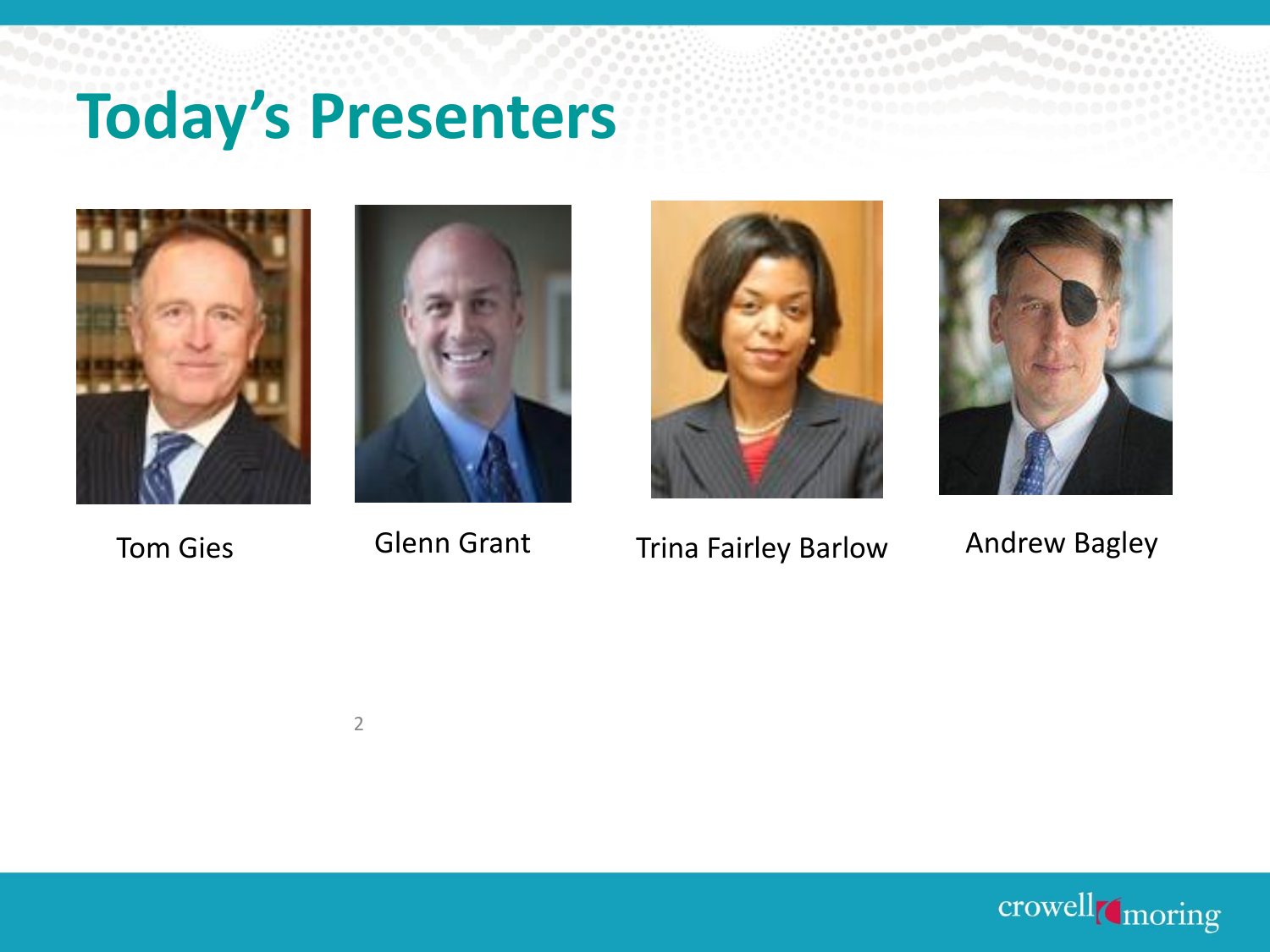## **Today's Discussion**

The EEOC's Latest Enforcement Activity

- EEOC Challenges to Employer-Sponsored Wellness Programs
- EEOC Enforcement Guidance Re Pregnancy Discrimination and recent Pregnancy cases
- –Update on the CVS Waiver Case
- Religious Discrimination



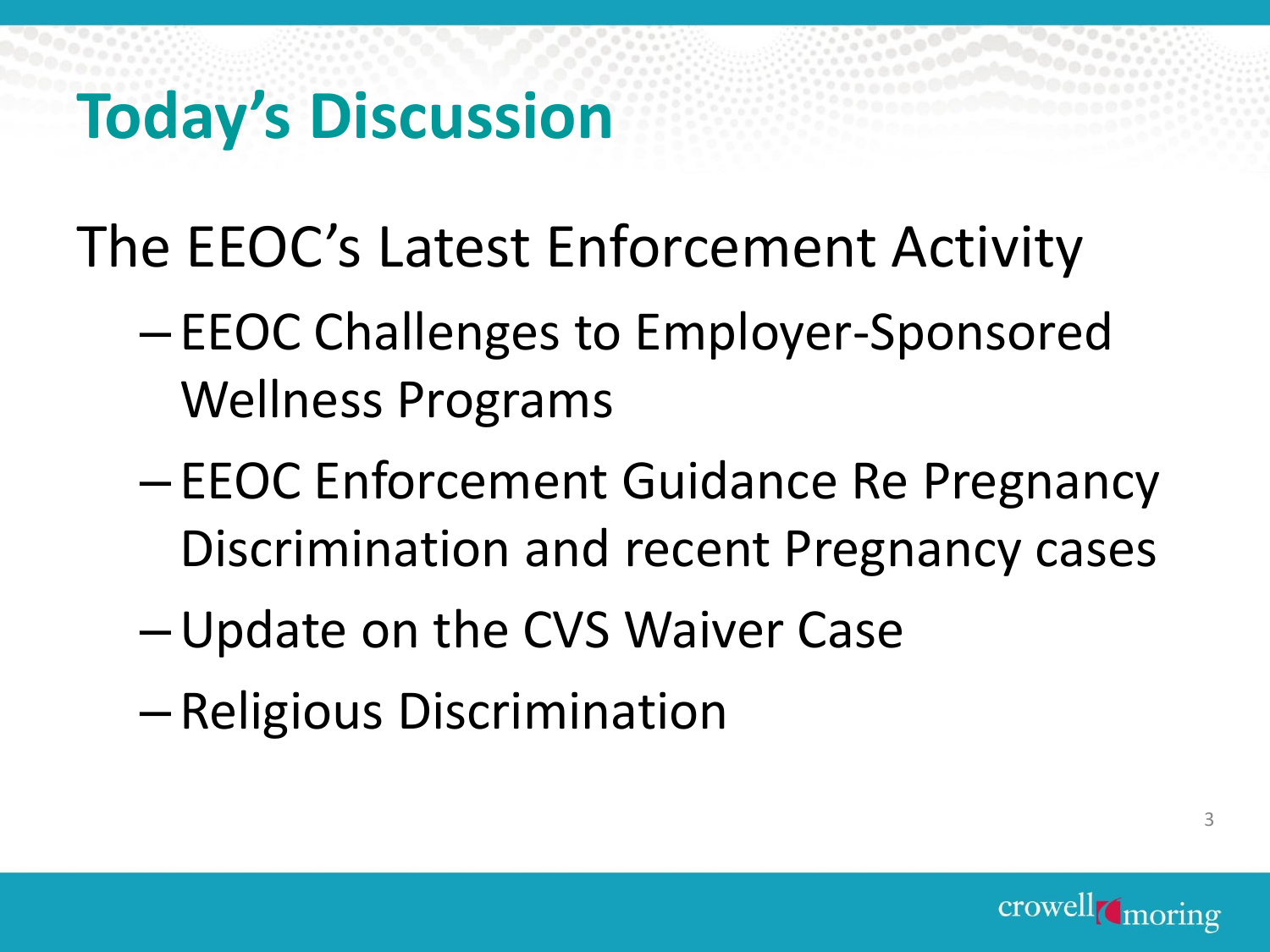# **Background**

- Wellness Programs Under Scrutiny
	- Require employees to complete health risk assessment
	- May include/require biometric screening
	- Include financial incentives/penalties relating to participation or meeting program bench marks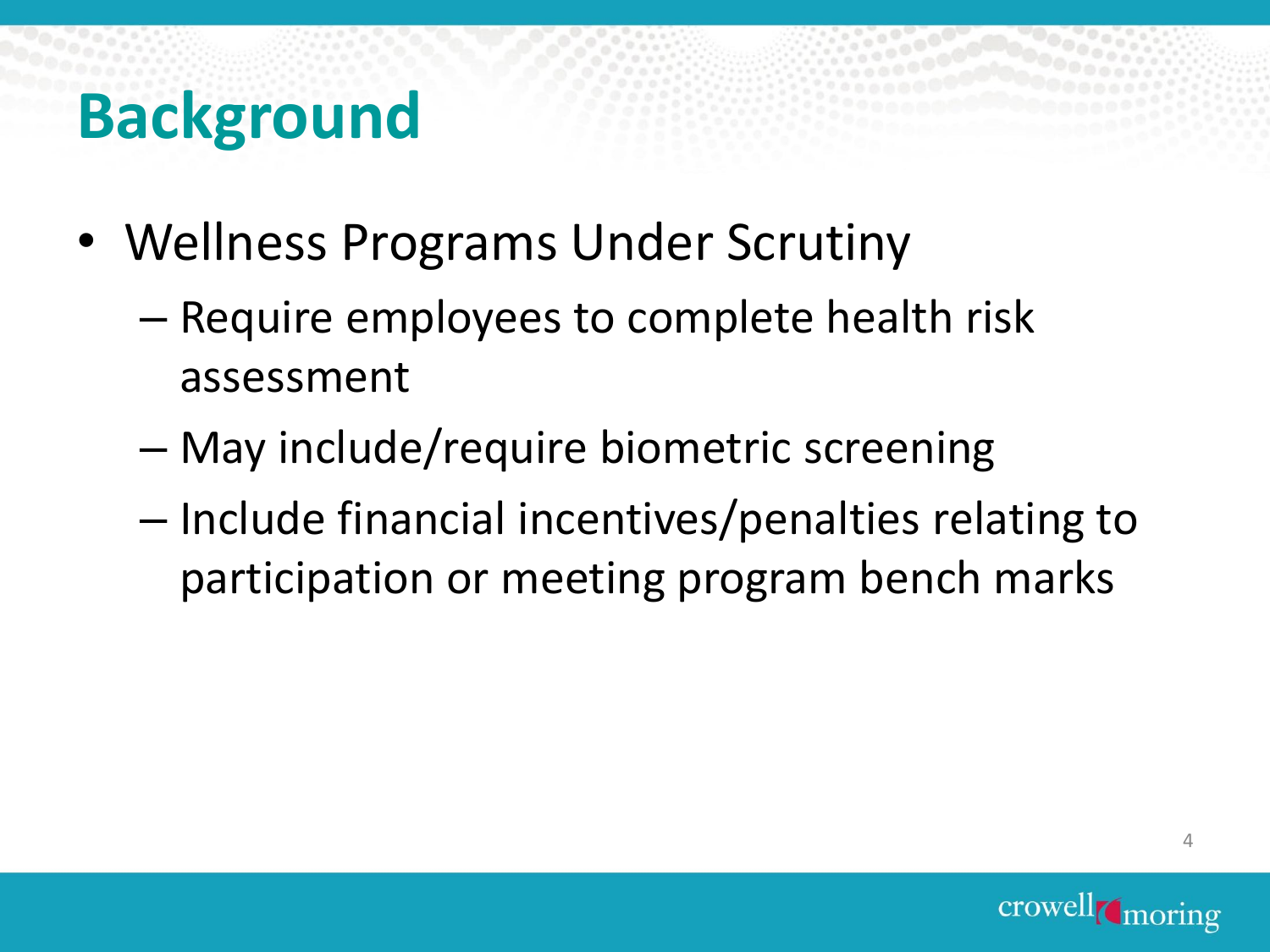# **Overlapping Laws Implicated**

- ADA
- GINA
- HIPAA
- ACA

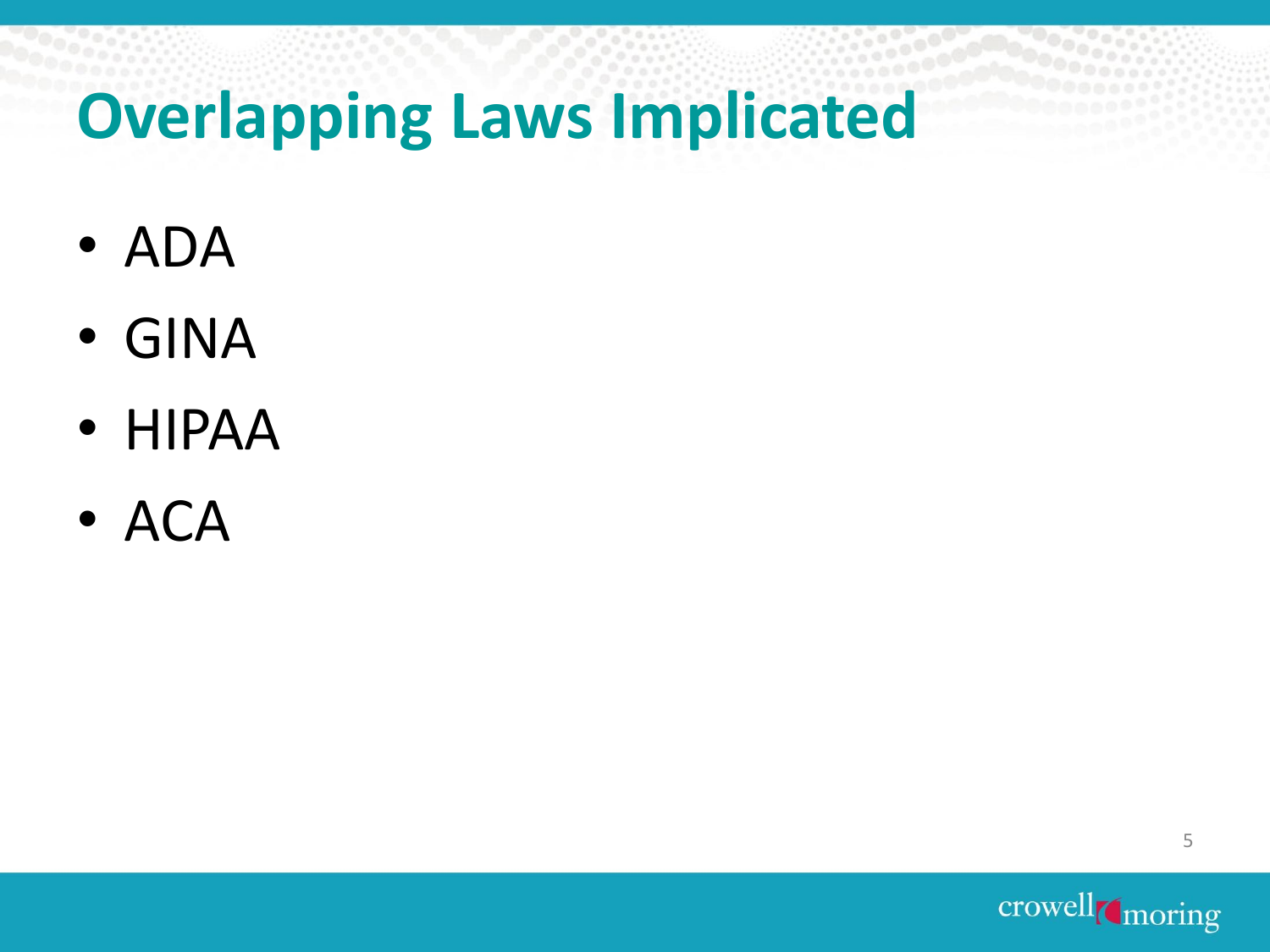### **ADA Impact on Wellness Programs**

- Generally prohibits medical examinations/inquiries unless work-related and consistent with business necessity
- Exception: *Voluntary* examinations that are part of employee health program
- Insurance Safe Harbor: Wellness Program involves underwriting risks for benefit plan

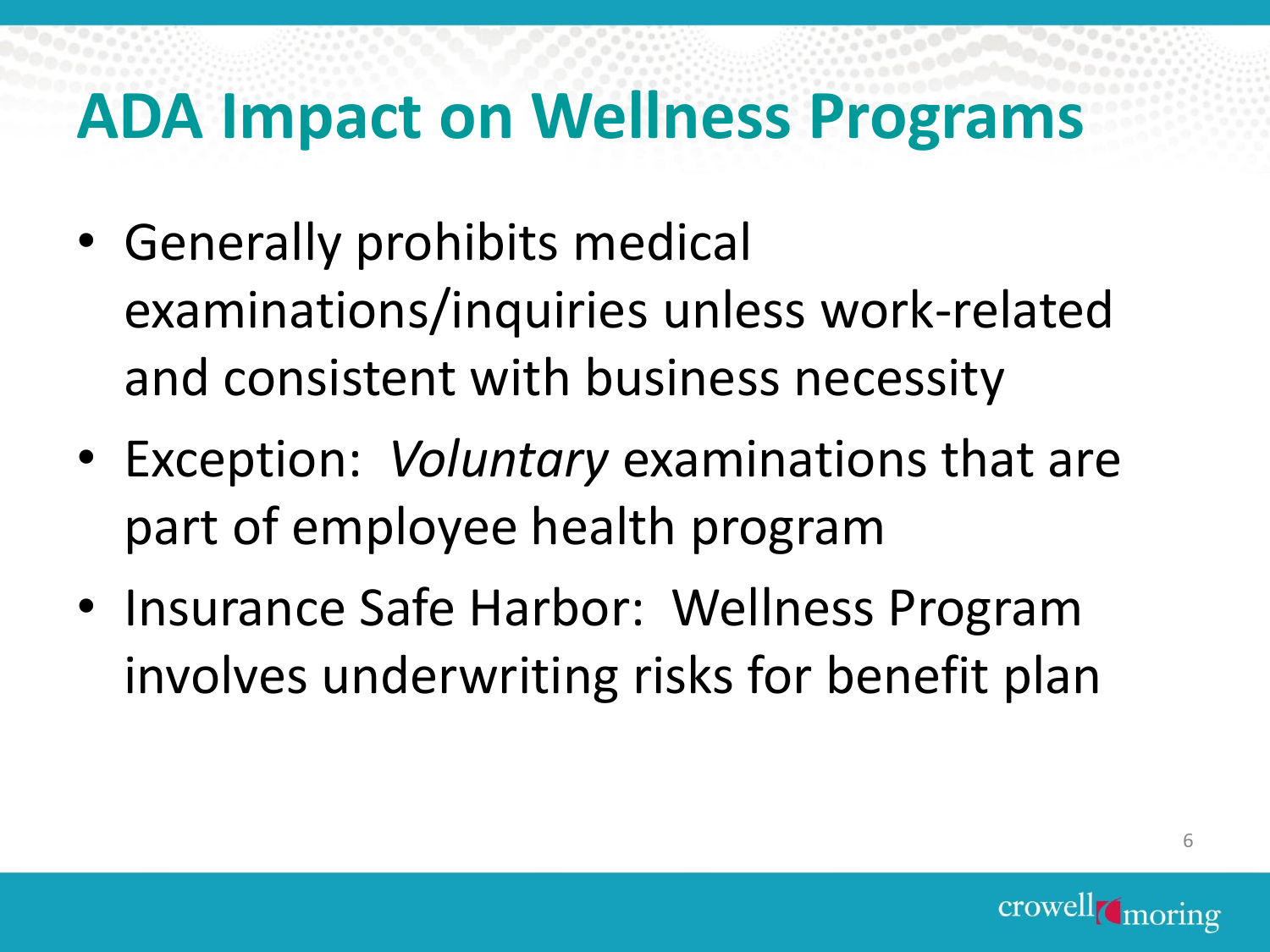### **GINA**

- Generally prohibits discrimination based on genetic information
- Prohibits an employer from requesting genetic information
- Exception for wellness programs, but prohibits financial incentive for providing genetic information

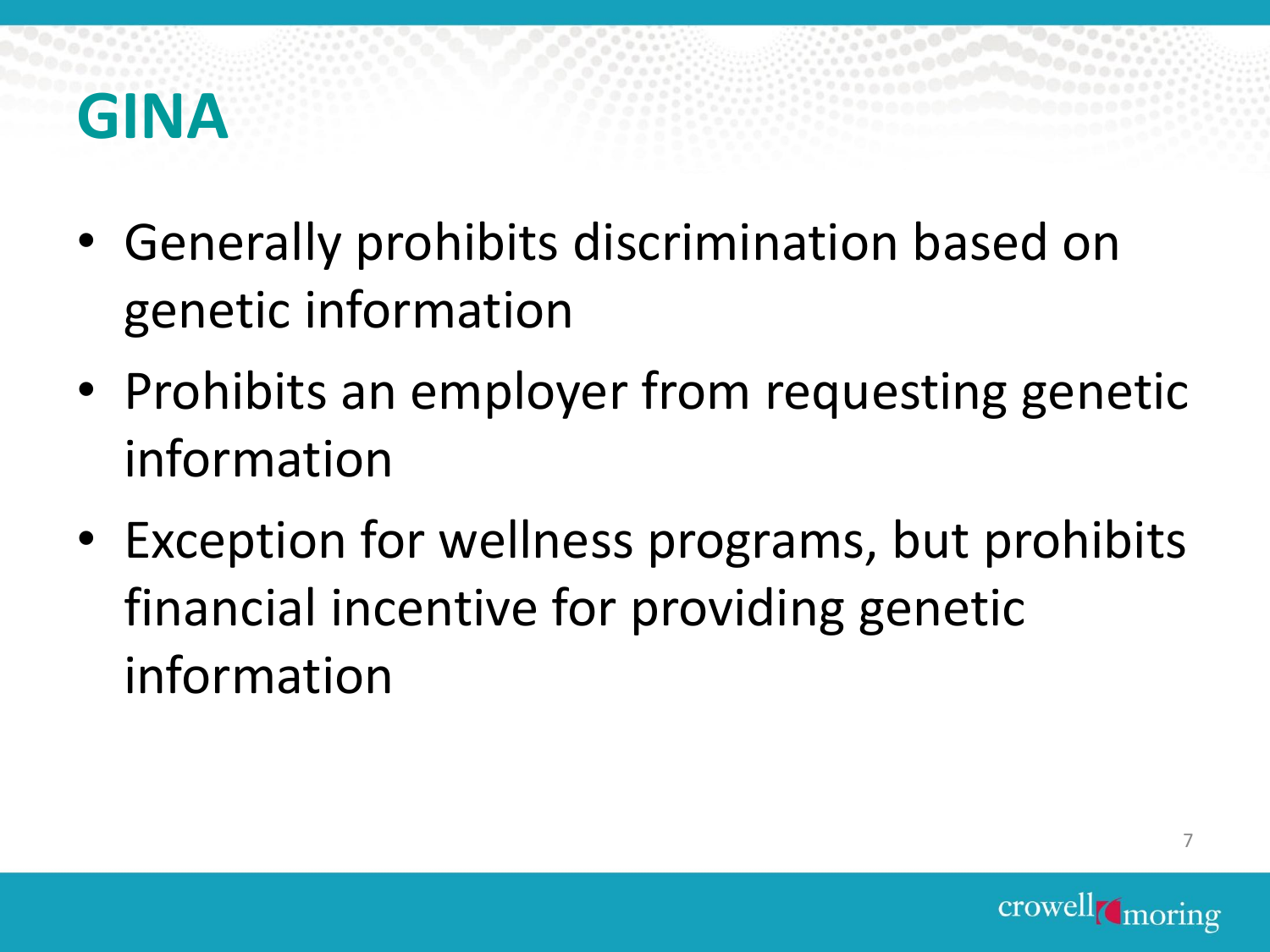### **HIPAA**

- Prohibits discrimination in form of different premiums, deductibles, copays based on health factors for those similarly situated
- Exception allows employers to establish premium discounts and other financial incentives to wellness program participants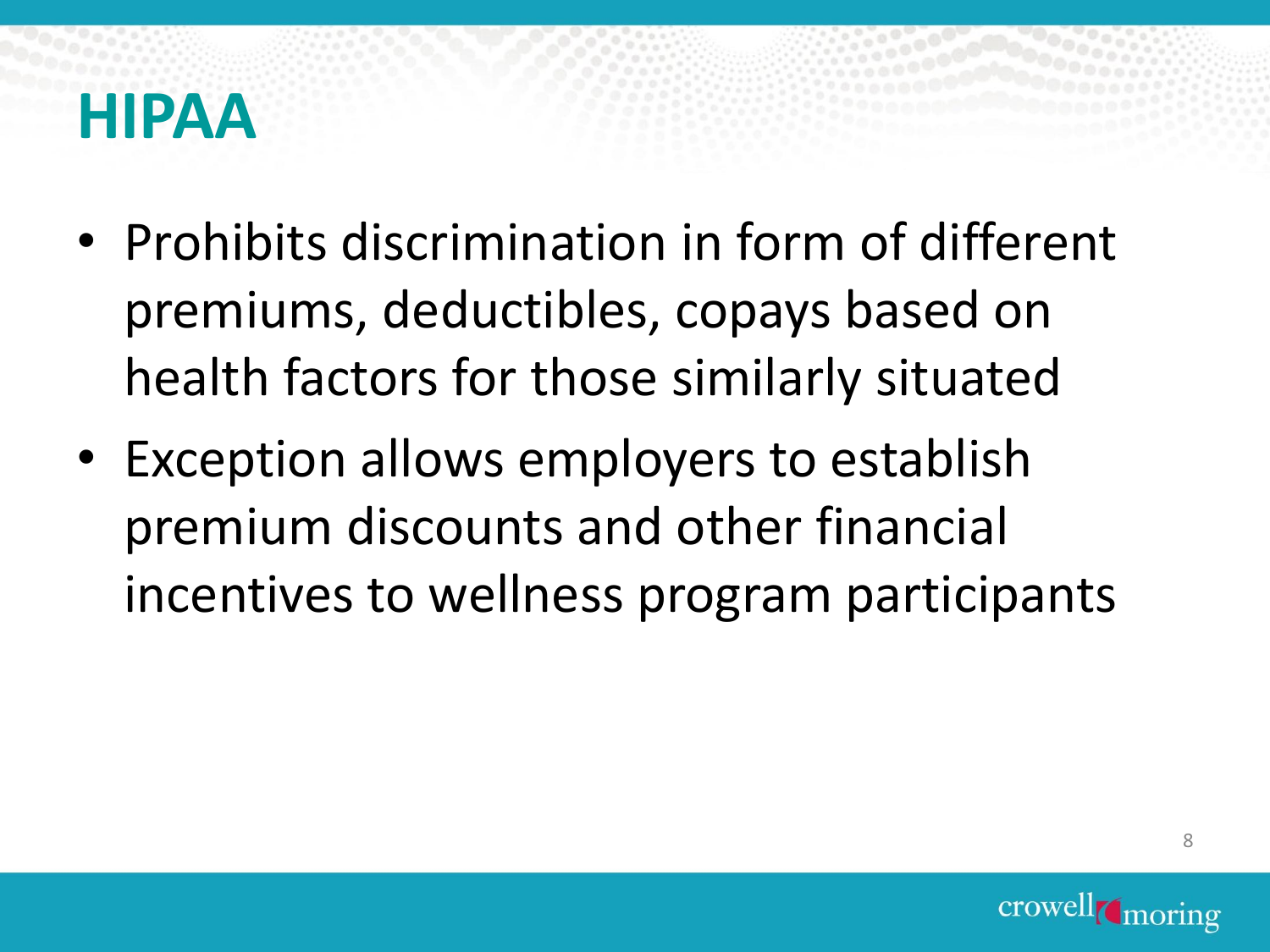## **The Affordable Care Act**

- Designed to encourage adoption of wellness programs
- Expanded HIPAA's exception for incentives in employer wellness programs
- As of 2014, employers may offer 30% health insurance premium discounts to wellness program participants

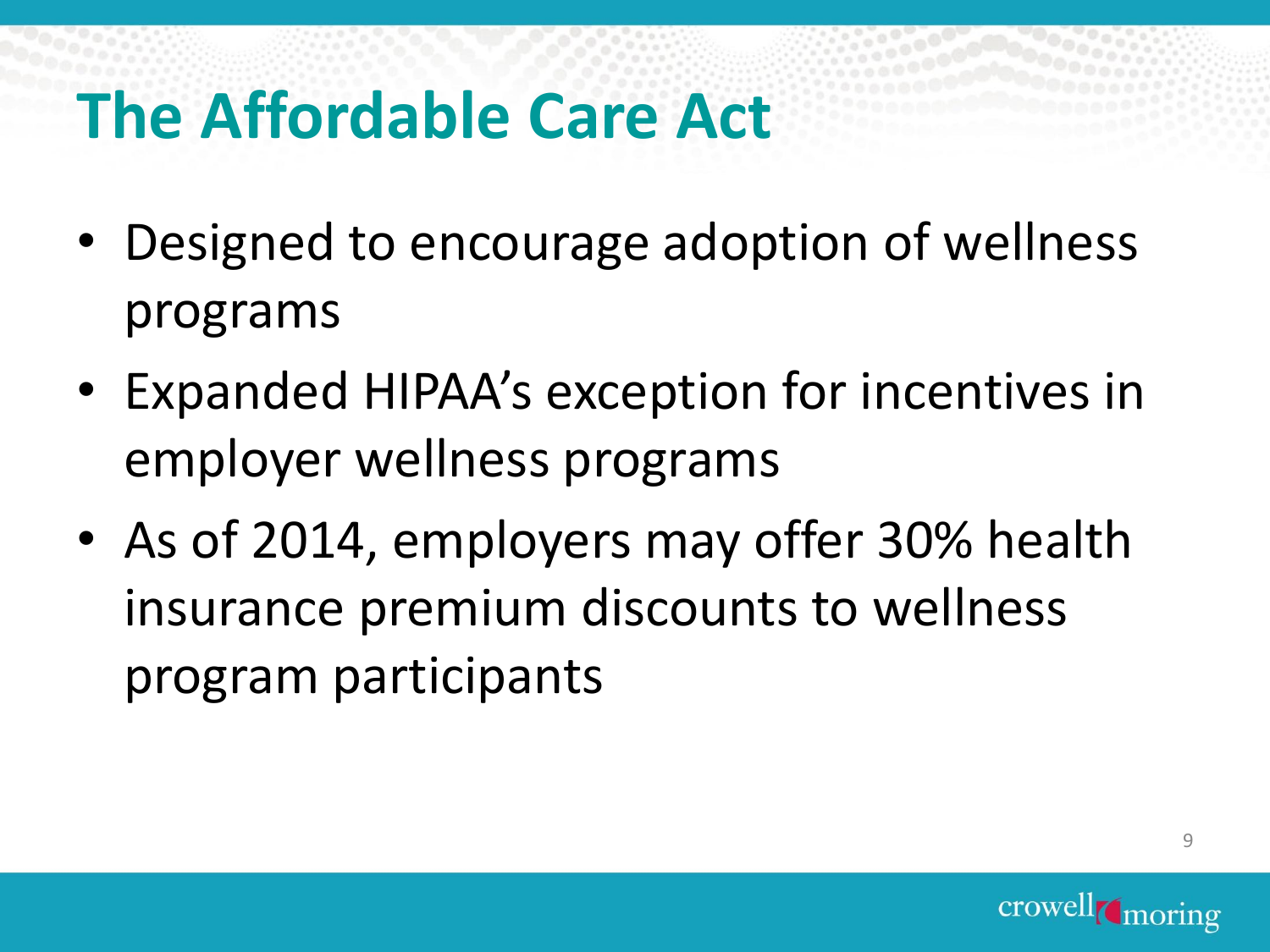### **Prior EEOC Actions Re Wellness Programs**

- General 2000 enforcement guidance
- Infamous Peggy Mastroianni letter/withdrawal
- Ad hoc Regional Enforcement through conciliation
- May 2013 Commission Hearing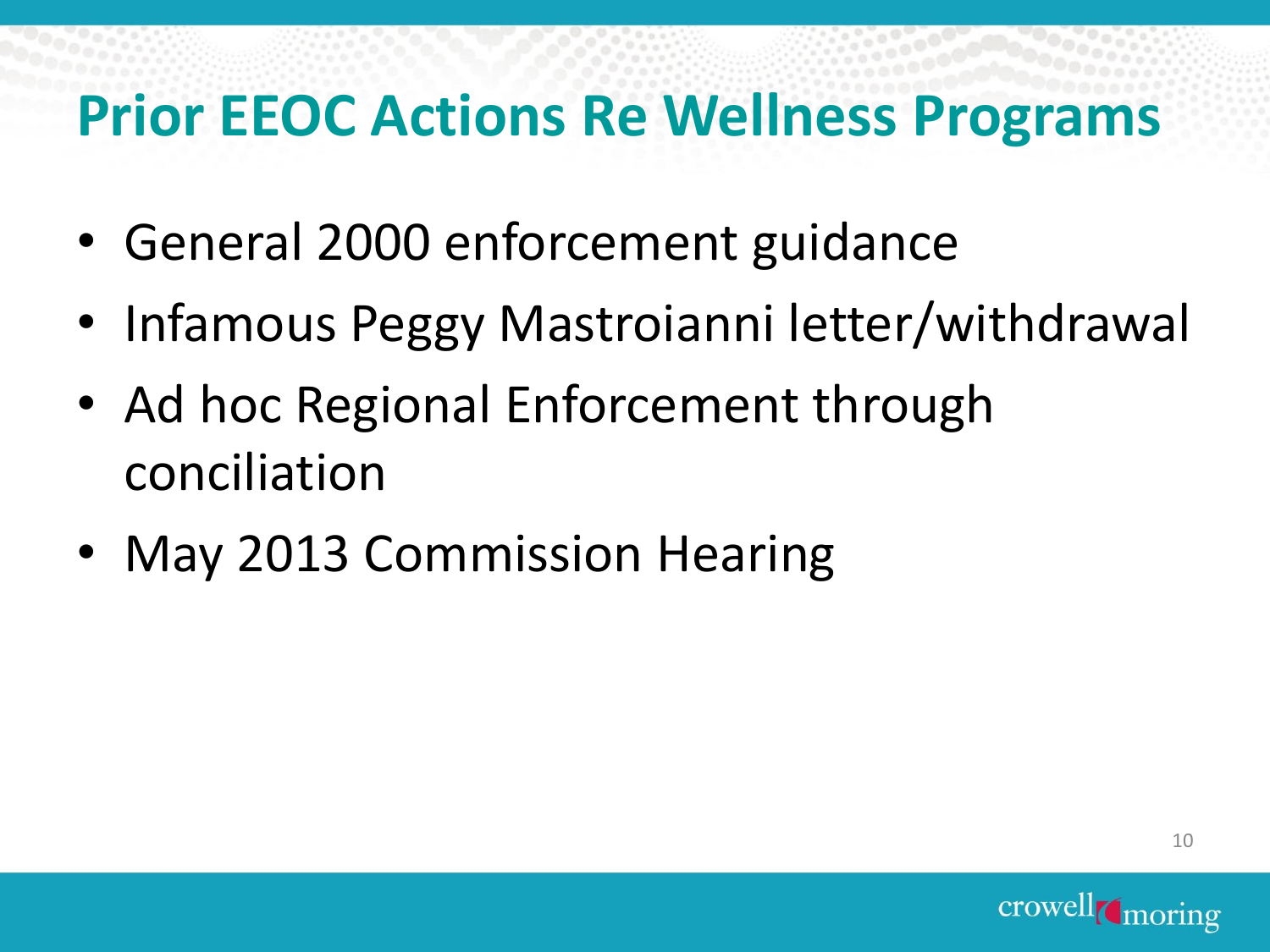#### **The EEOC Attack on Wellness Programs**

- *EEOC v. Orion Energy Systems* (W.D. Wisc. Aug. 20, 2014)
- *EEOC v. Flambeau, Inc.* (W.D. Wisc. Sept. 30, 2014)
- *EEOC v. Honeywell* (D. Minn. Oct. 27, 2014)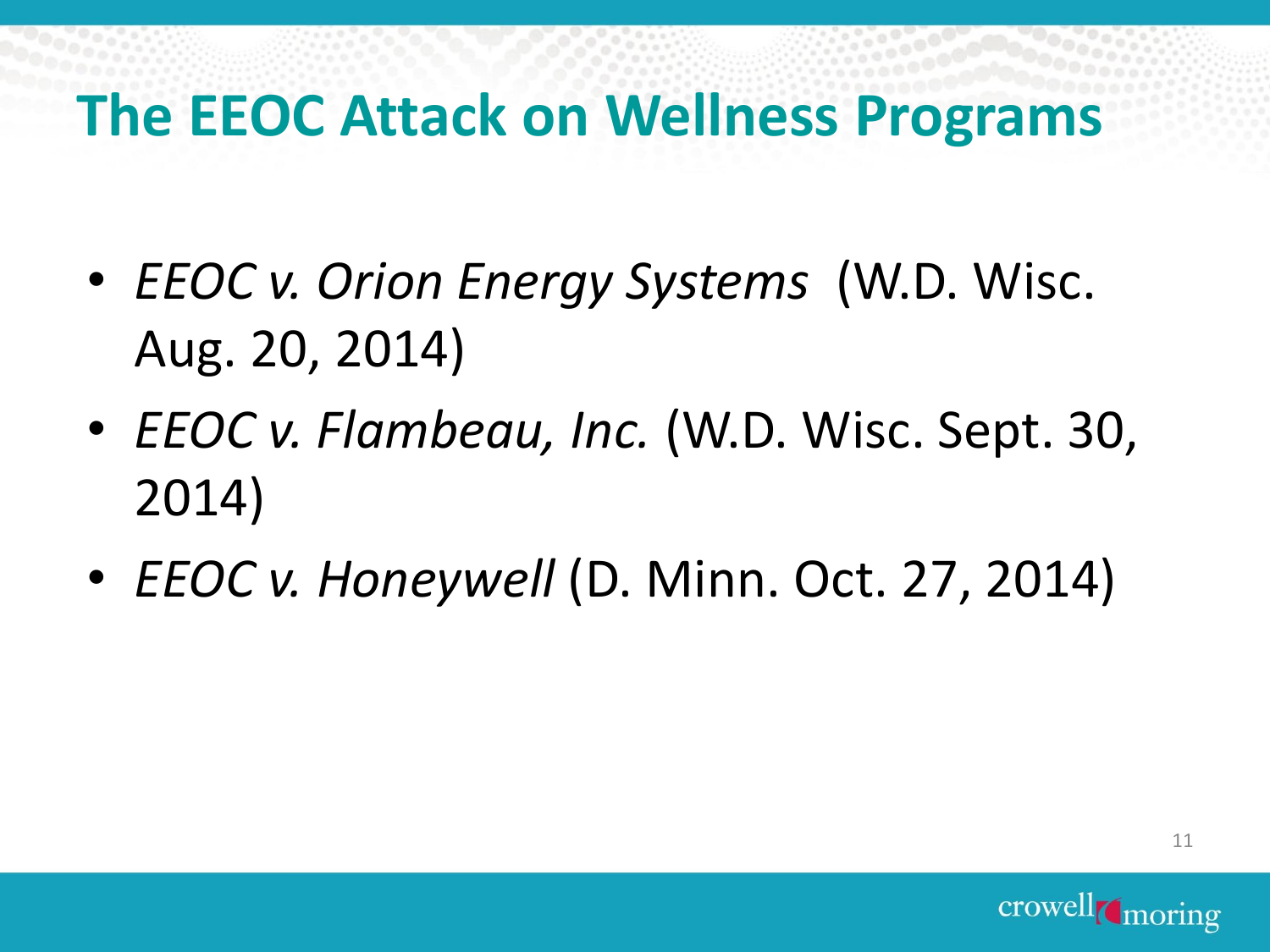### *EEOC v. Orion Energy Systems*

- Wellness program required employees to:
	- disclose their medical history
	- submit to blood tests

*.*

- undergo physical range of motion testing
- Employee participants 100% full paid coverage
- Employee opted out of health risk assessment paid \$400 for coverage, \$50 penalty
- EEOC program violated ADA, not voluntary

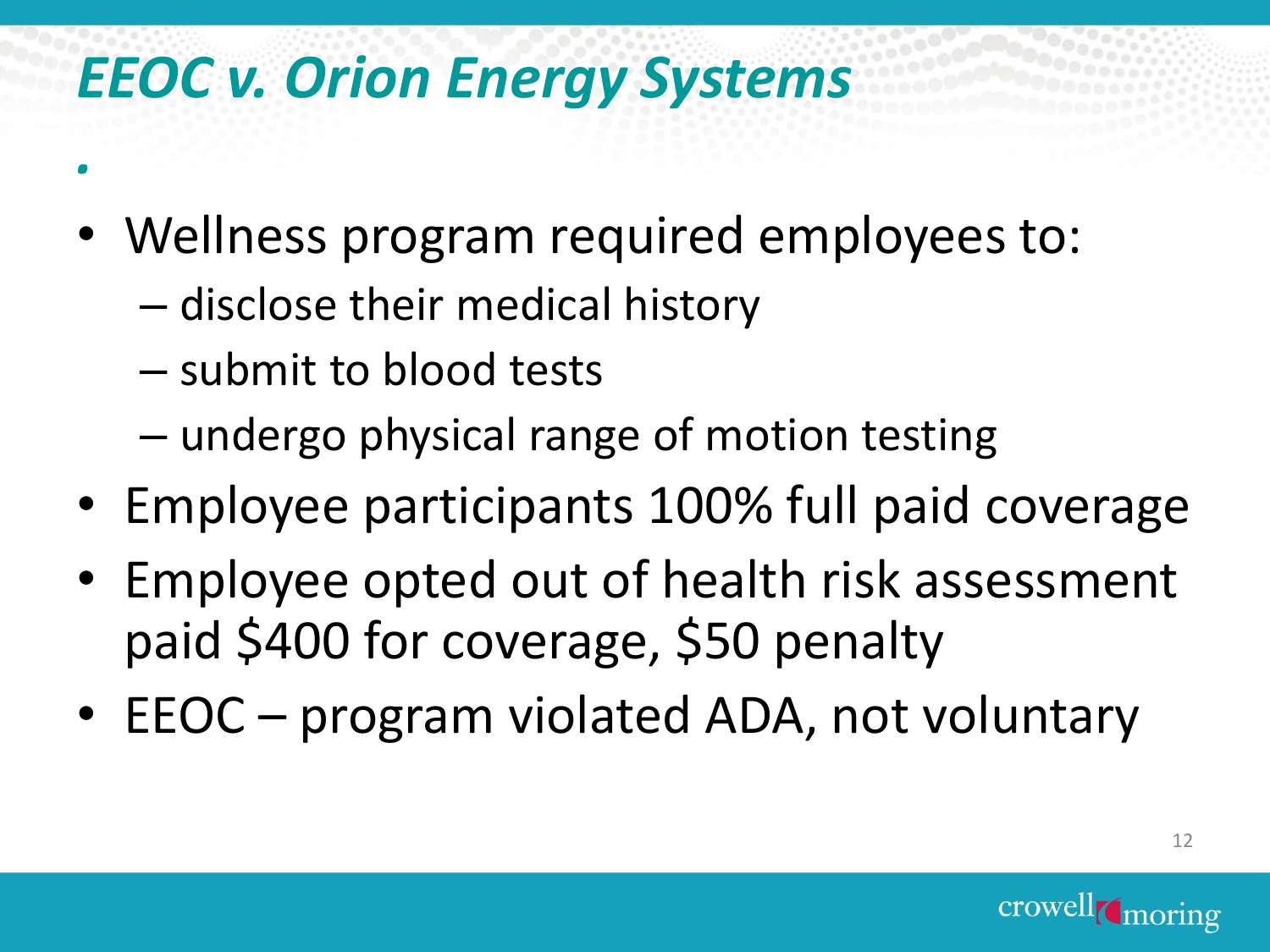## *EEOC v. Flambeau, Inc.*

- Wellness program included health care assessment and biometric screening
- Participants paid 25 for health care coverage
- Employee did not complete biometric screening and health care assessment timely, so medical coverage cancelled
- Wellness program unlawful because it was required testing but was not voluntary

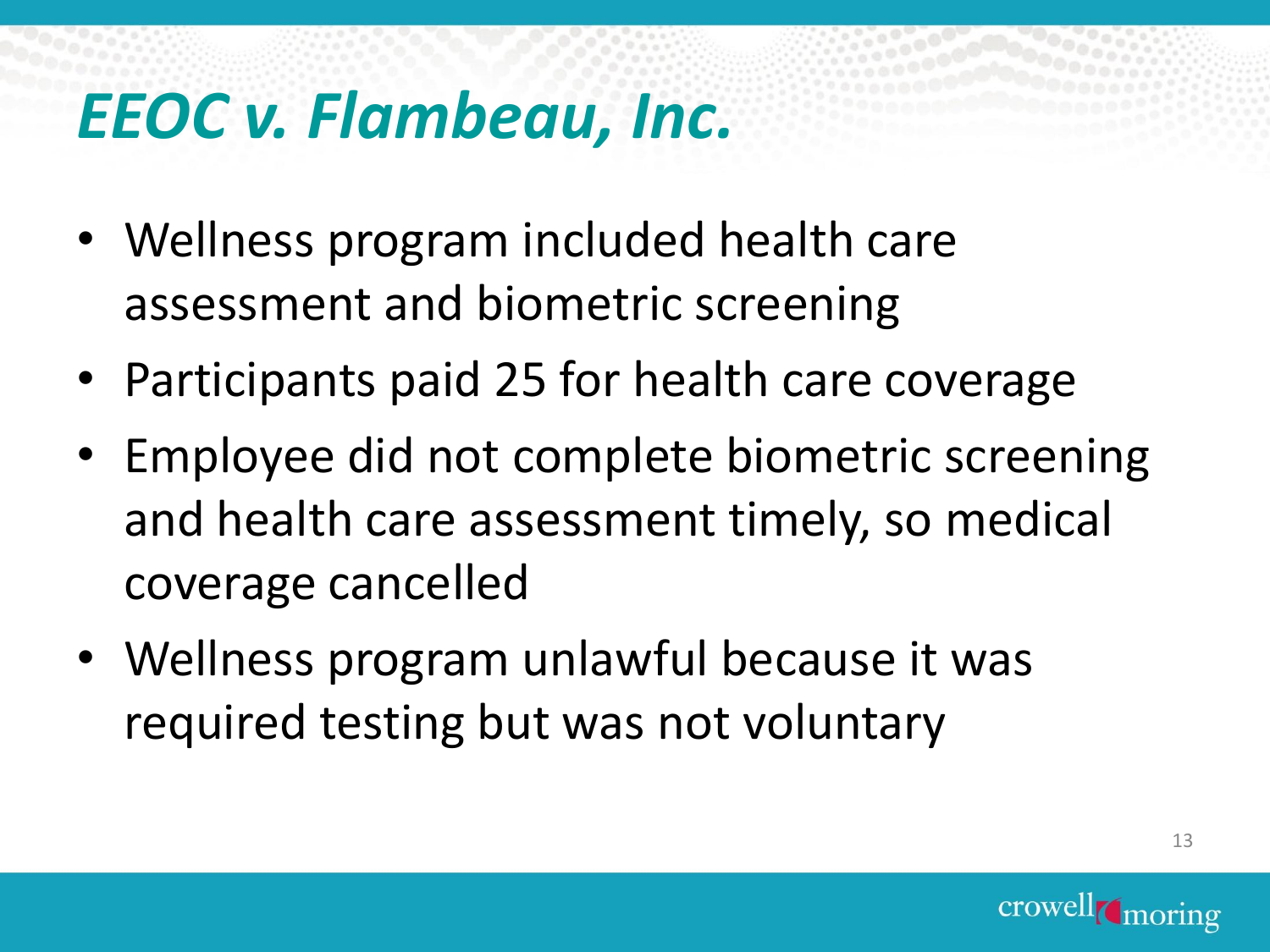# *EEOC v. Honeywell*

- Wellness program part of self-insured health care plan included required biometric screening
- Incentives:
	- \$250 to \$1,500 contribution to HSA
- Surcharges for 2015:
	- \$500 for *employees* rejecting biometric testing
	- \$1,000 for presumed tobacco users (alternatives to avoid tobacco surcharge)

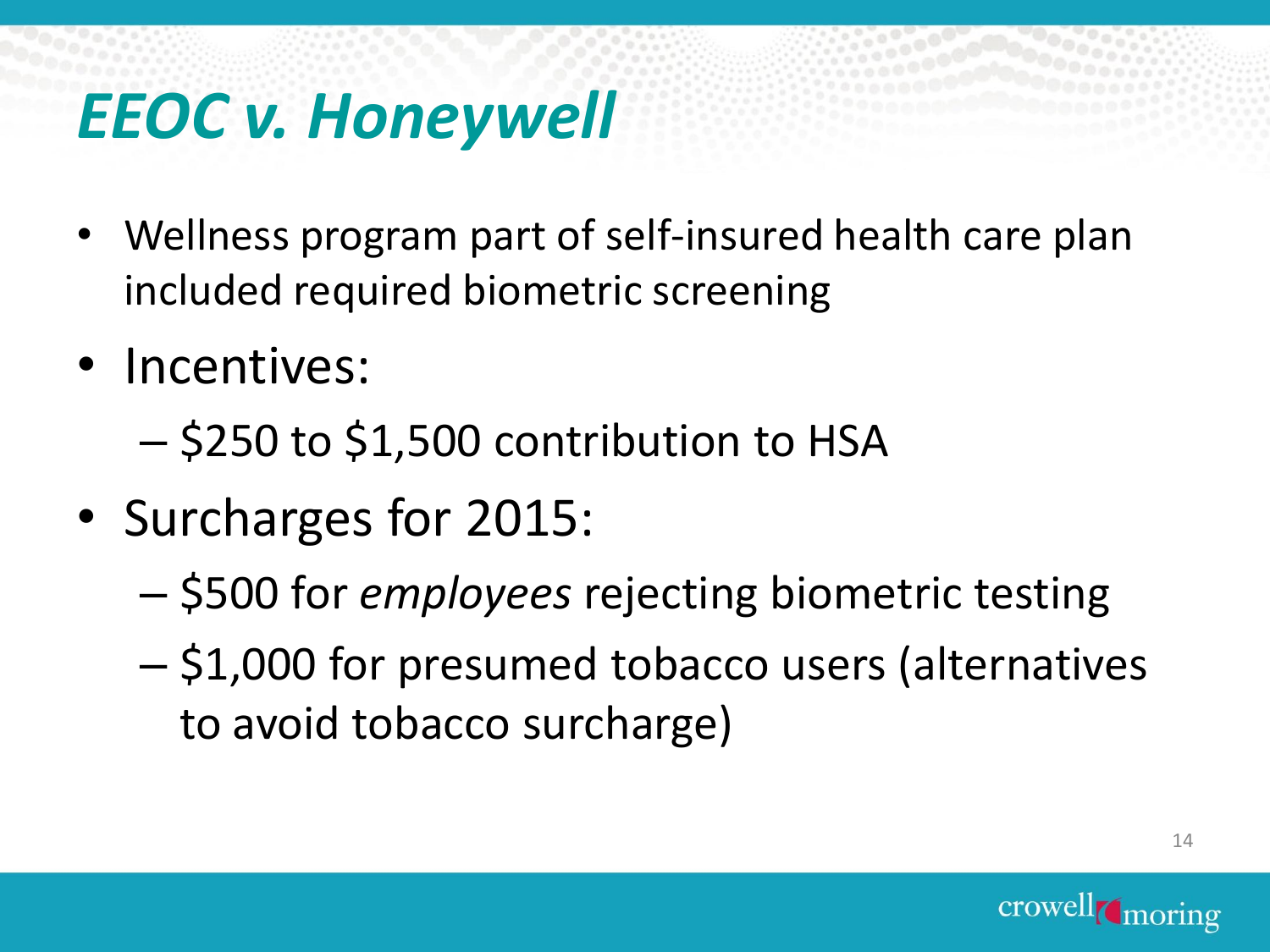## *EEOC v. Honeywell* **(cont.)**

- EEOC filed for a TRO alleging:
	- ADA violation: medical inquiries in involuntary program given penalties
	- GINA violation, requesting family medical history
	- Irreparable harm
		- EEOC prevented from carrying out its mission
		- Employees coerced into taking biometric tests cannot unring the bell

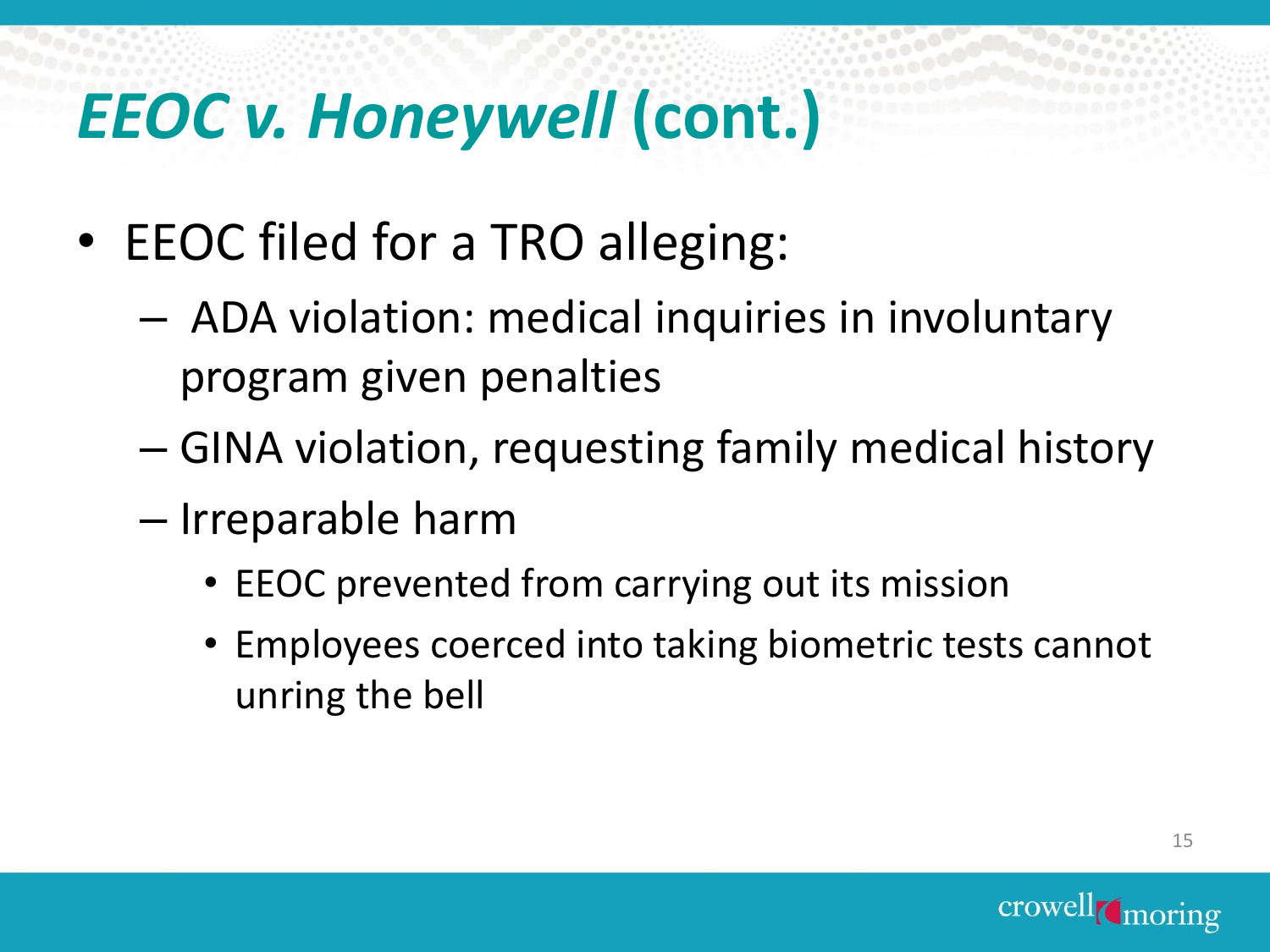# *EEOC v. Honeywell* **(cont.)**

- Honeywell
	- No irreparable harm, just money
	- No likelihood of success on the merits
	- Program fails within ADA insurance safe harbor
	- Program is voluntary
	- Program well within the standards in HIPAA/ACA
- Court: No TRO because no irreparable harm; no significant guidance on the merits

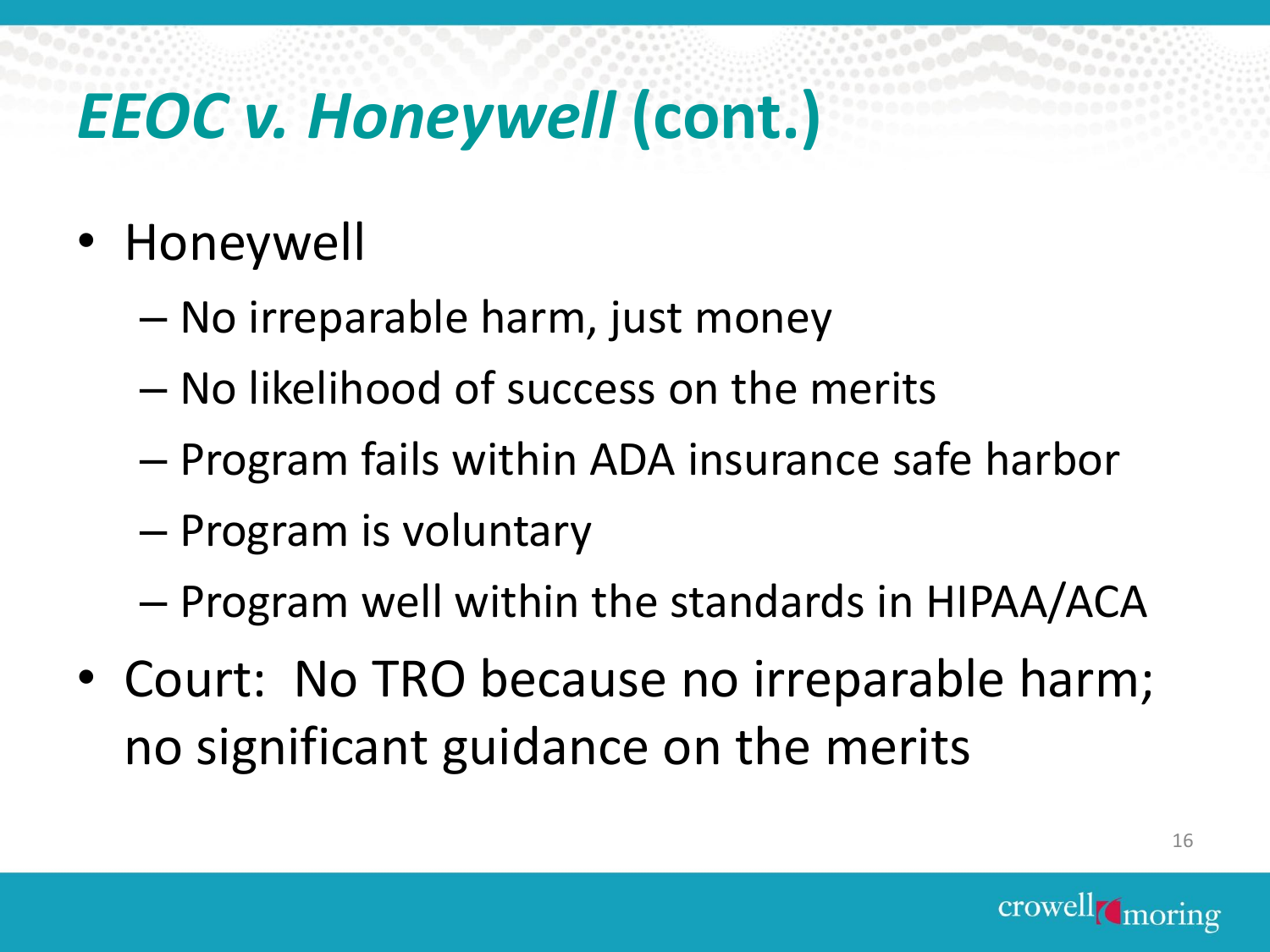# **Take-Aways**

- No definitive answers
- Options:
	- Eliminate all surcharges and rewards
	- Only provide rewards
	- Divorce rewards from premiums entirely
- Link gathered data to risking underwriting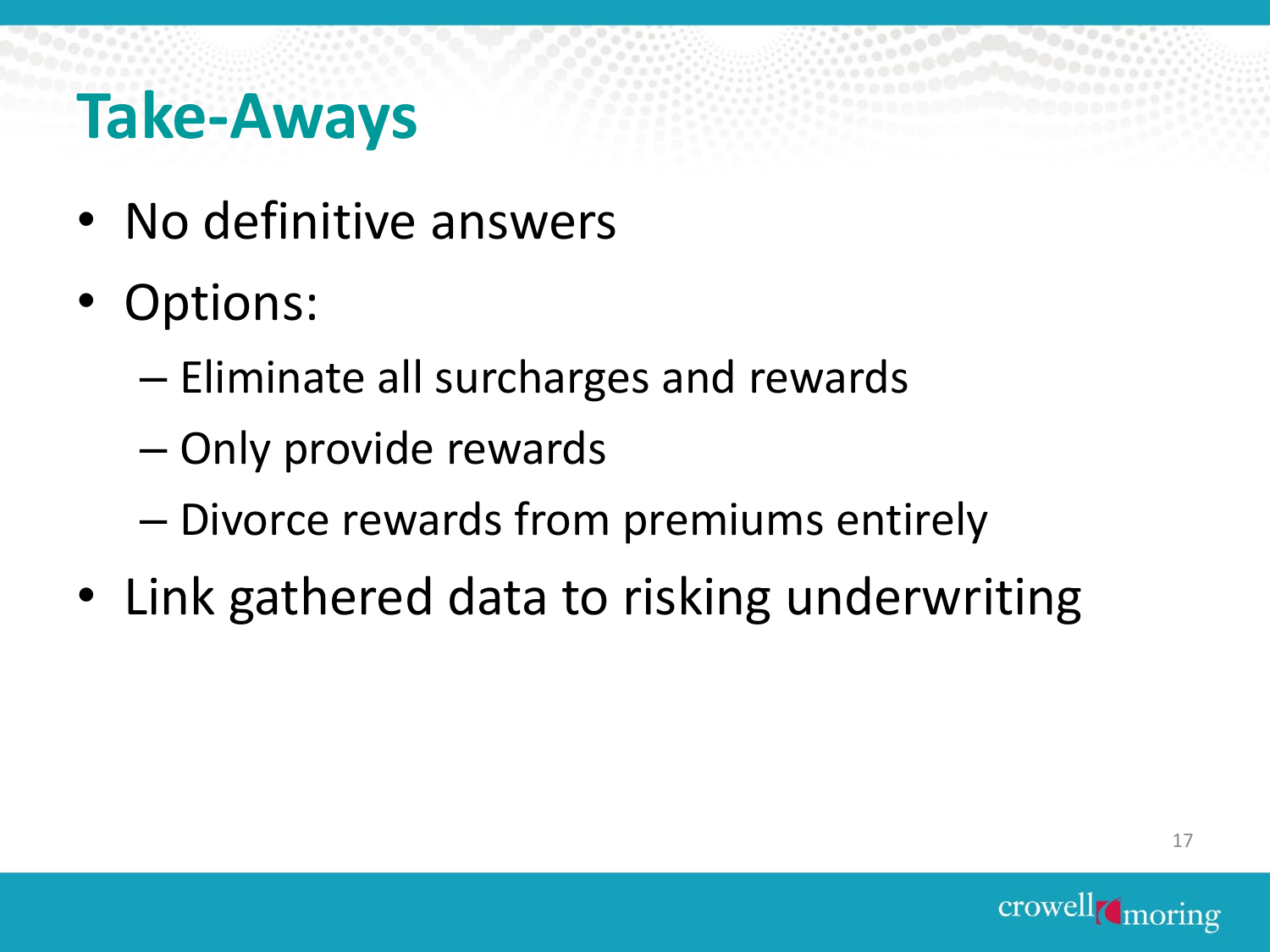# **Pregnancy Discrimination Act (PDA)**

#### **The Basics**:

- Prohibits discrimination based on pregnancy, childbirth, or related medical conditions.
- New EEOC Guidance issued on July 14, 2014
- Very Controversial

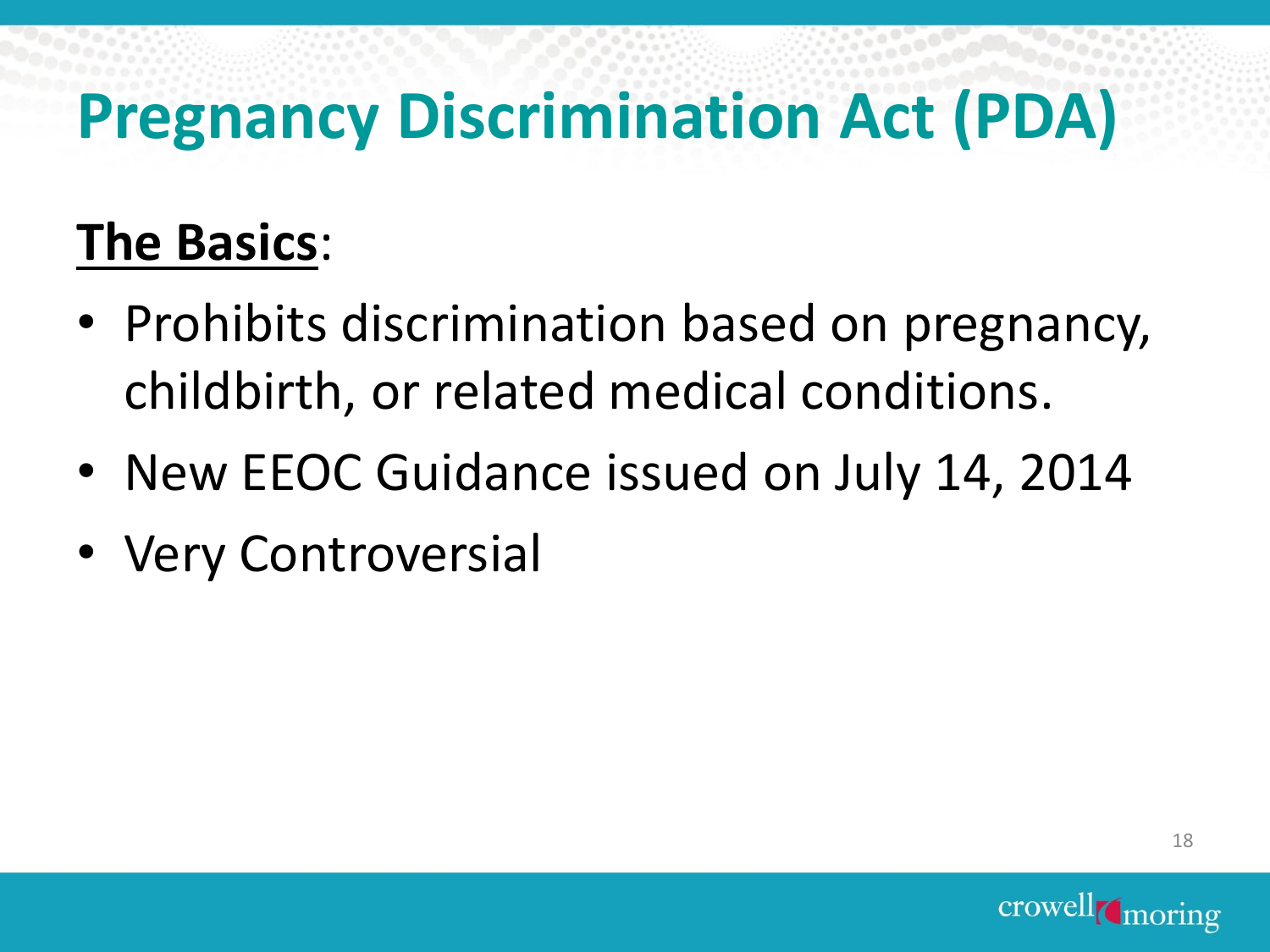## **PDA Guidance Highlights**

- Employers must treat pregnant women the "same as others who are similar in their ability or inability to work but are not affected by pregnancy, childbirth, or related medical conditions."
- Employers must provide light duty to pregnant workers if light duty is provided to non-pregnant workers "similar in their ability or inability to work."
- Temporary impairments associated with pregnancy may qualify as a disability.
- Lactation and Breastfeeding are "related medical conditions."
- Parental leave must be given to women and men on an equal basis.
- An employer may not discriminate against a woman based on her decision to use contraceptives.

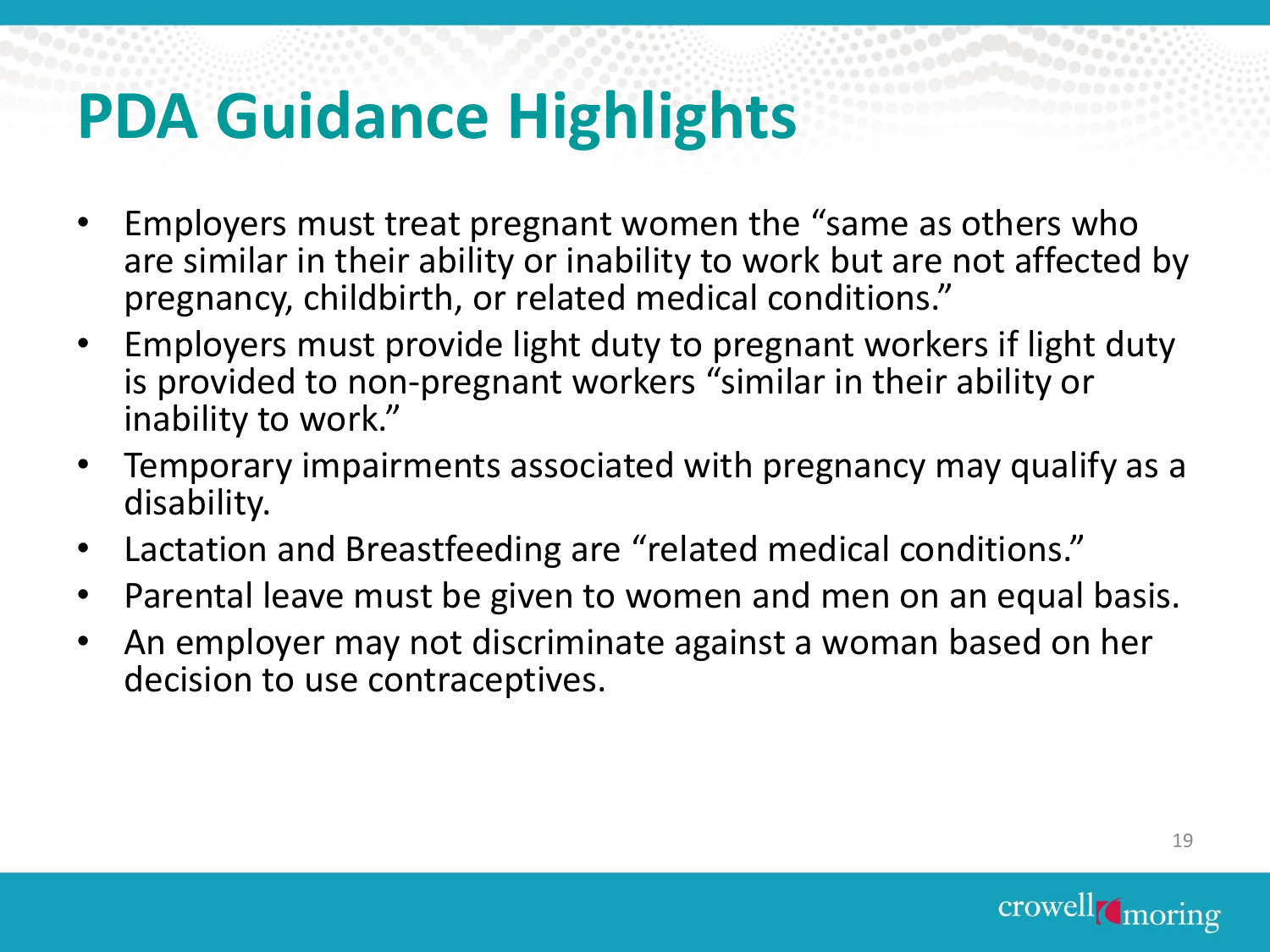## **Fate of PDA Guidance**

#### *Young v. UPS*

• Issue: Whether an employer must provide a pregnant employee with a light-duty assignment to accommodate her pregnancyrelated incapacity or limitation where the employer has a policy that provides such an accommodation to non-pregnant employees.

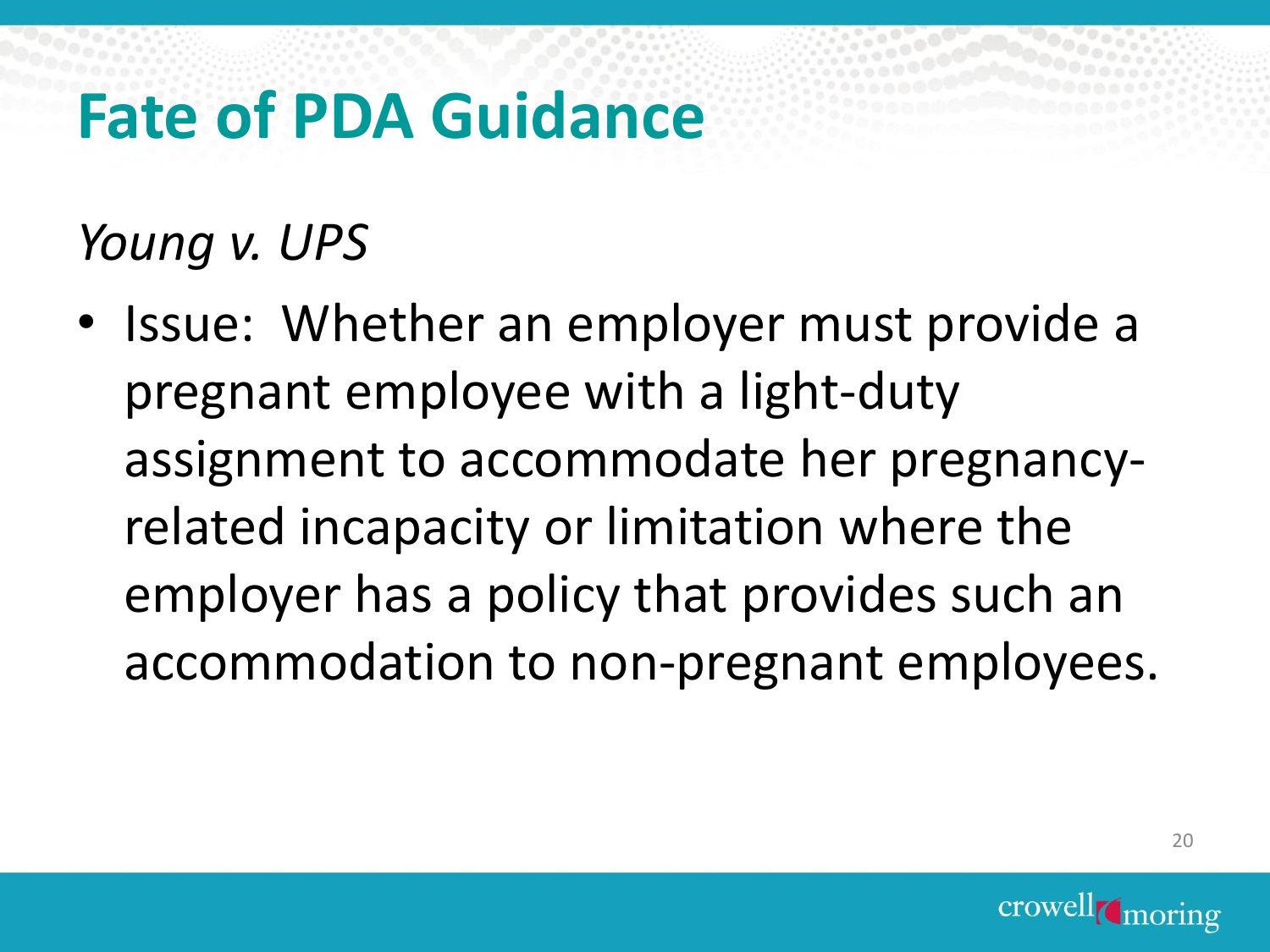## **Recent PDA Lawsuits**

#### **Recent Settlements**

*EEOC v. Plantium P.T.S*. (\$100,000) *EEOC v. Benhar Office Interiors LLC* (\$90,000) *EEOC v. Engineering Doc. Systems, Inc.* (\$70,000) *EEOC v. Kenan Transport* (\$27,000)

#### **Recent Jury Verdict**

*Juarez v. Auto-Zone* (11/18/14; Verdict **\$185 million**)

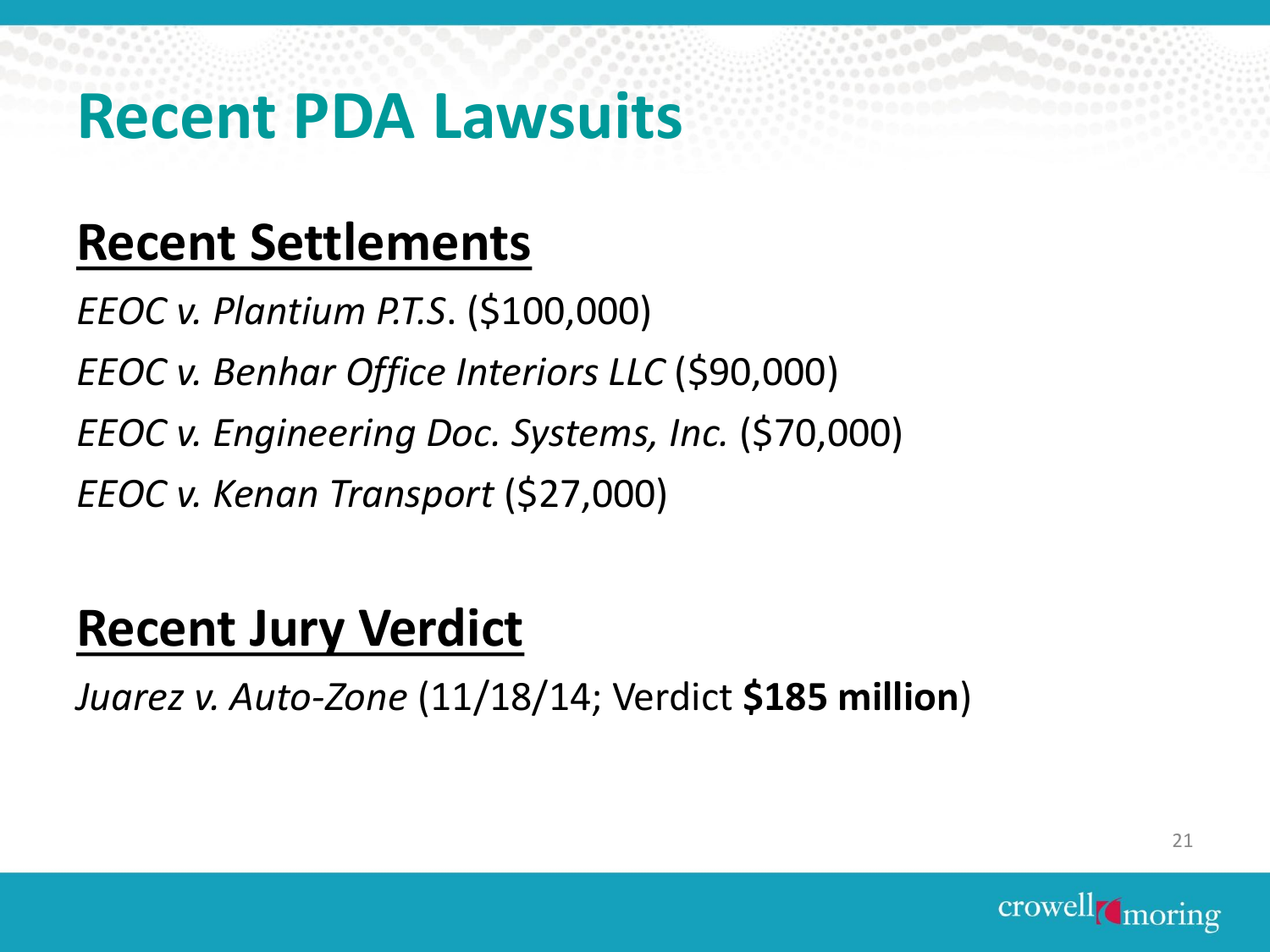## **Takeaways**

- What Should Employers Do Now?
	- Wait and see unfortunately
	- Review leave policies
	- Consider whether to follow ADA accommodation framework when reviewing requests by pregnant women
	- Review job descriptions
	- Be sure you understand state law requirements

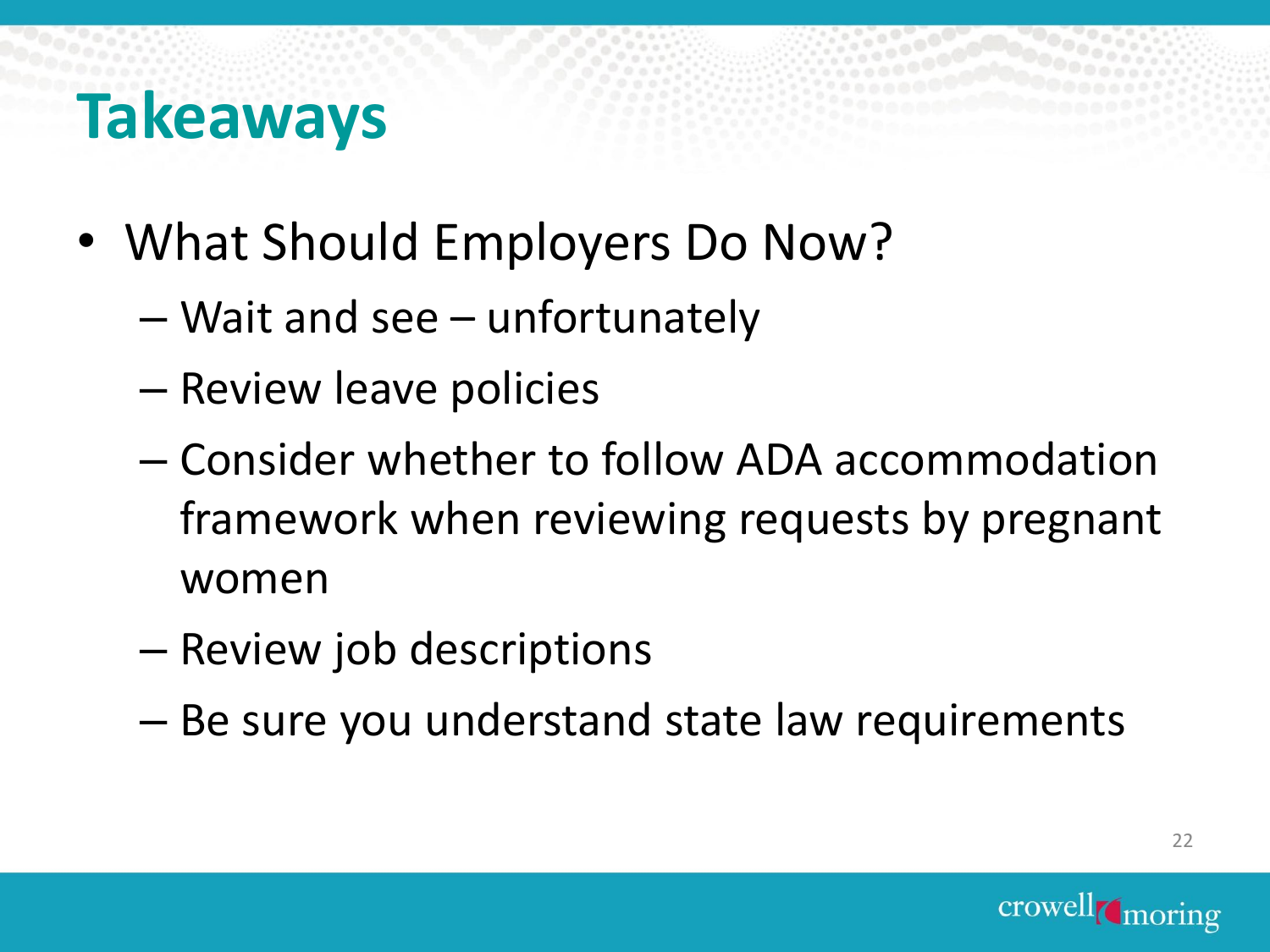## *EEOC v. CVS Pharmacy, Inc.* **– Update**

- Case dismissed on procedural grounds
- No resolution on the merits
- Expect continued EEOC attention on release agreements

– Focus on carve-out for administrative charges

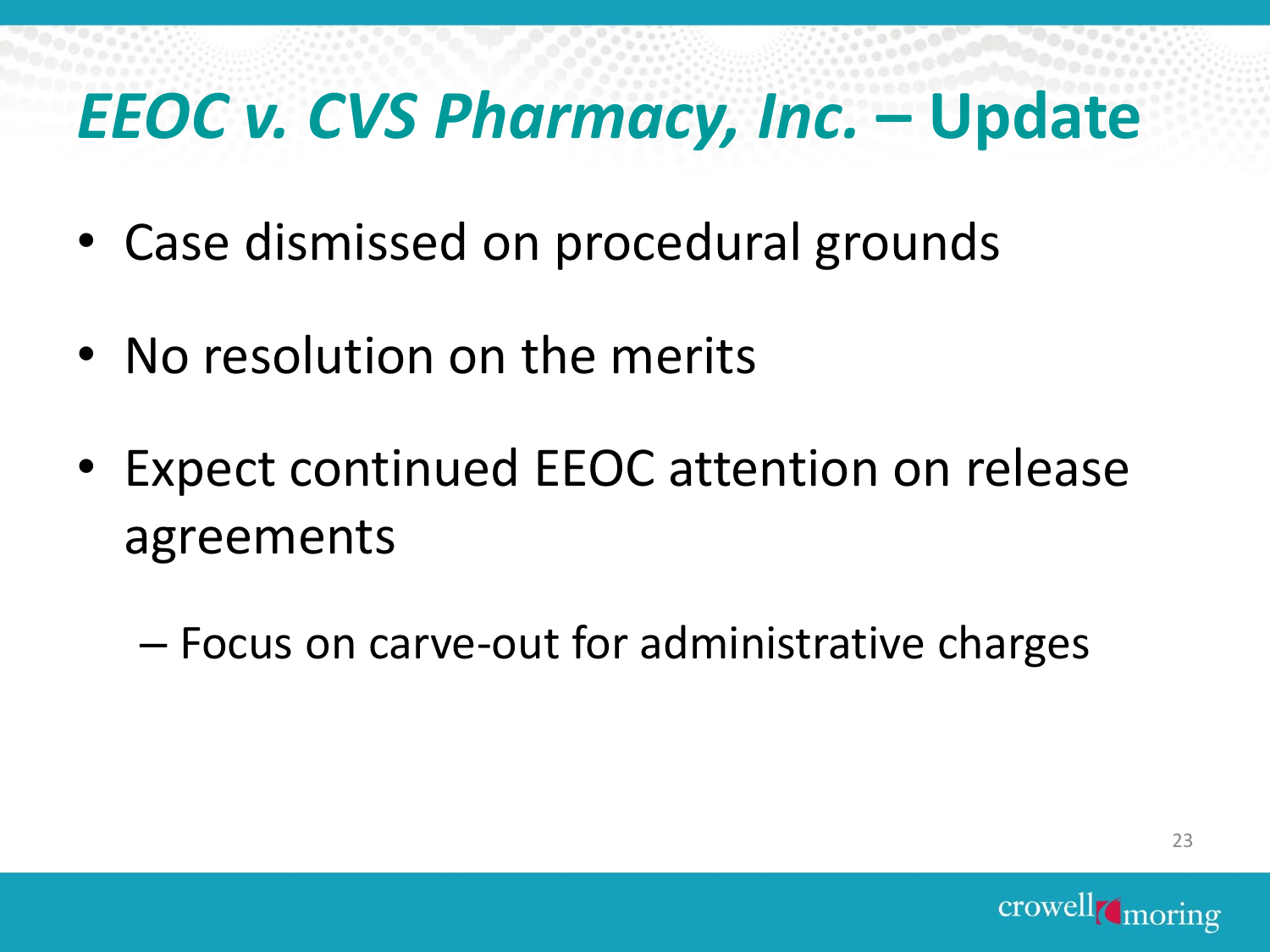- Headscarf worn by applicant for a retail sales position
- Applicant was recommended for hire
- Decision reversed by regional manager because of company's "Look Policy" for 'models' working at stores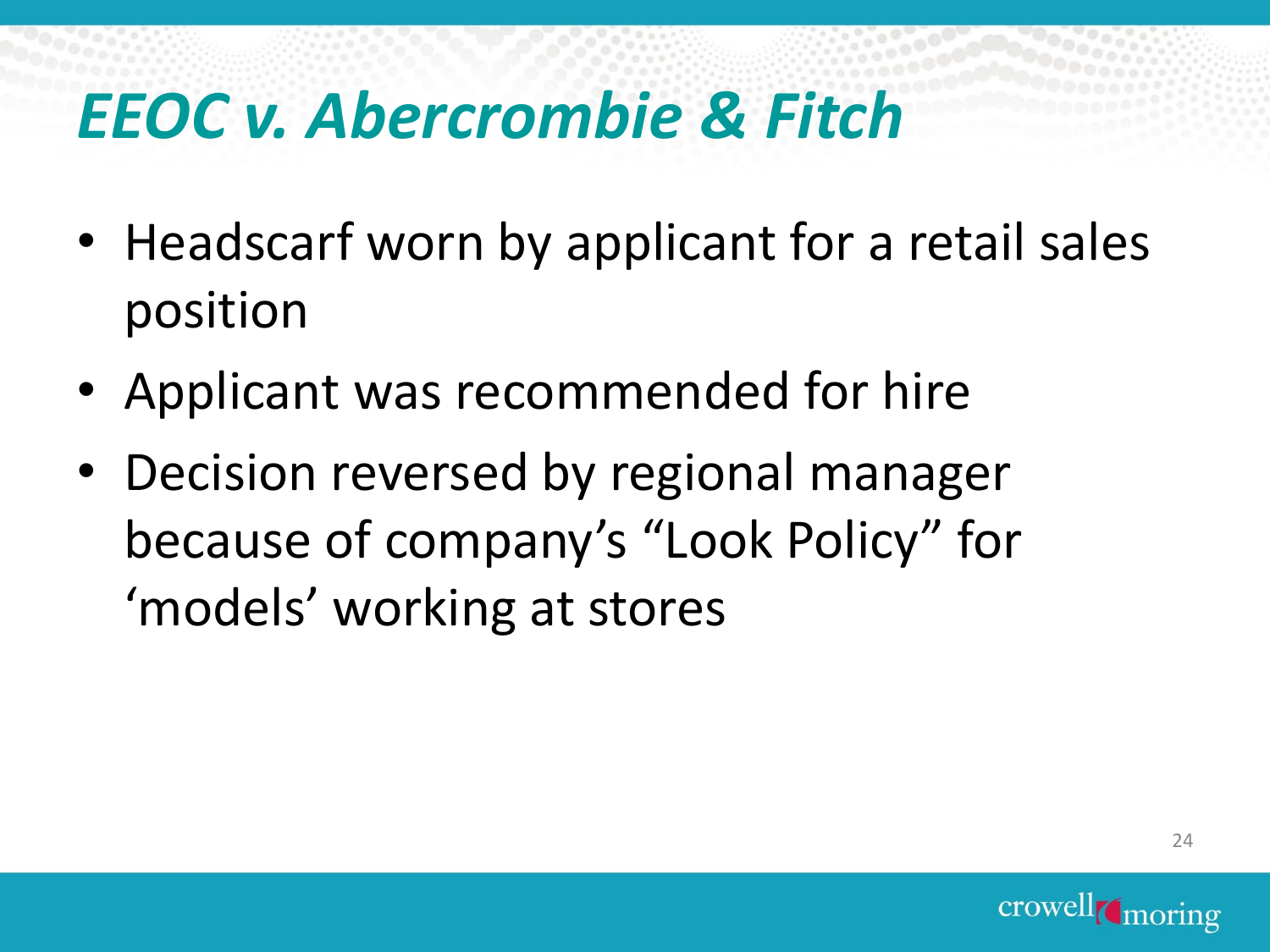• Question presented (Government):

Whether an employer can be liable under Title VII for refusing to hire an applicant or discharging an employee based on a 'religious observance and practice' only if the employer has actual knowledge that an accommodation was required and the actual knowledge resulted from direct notice from the individual.

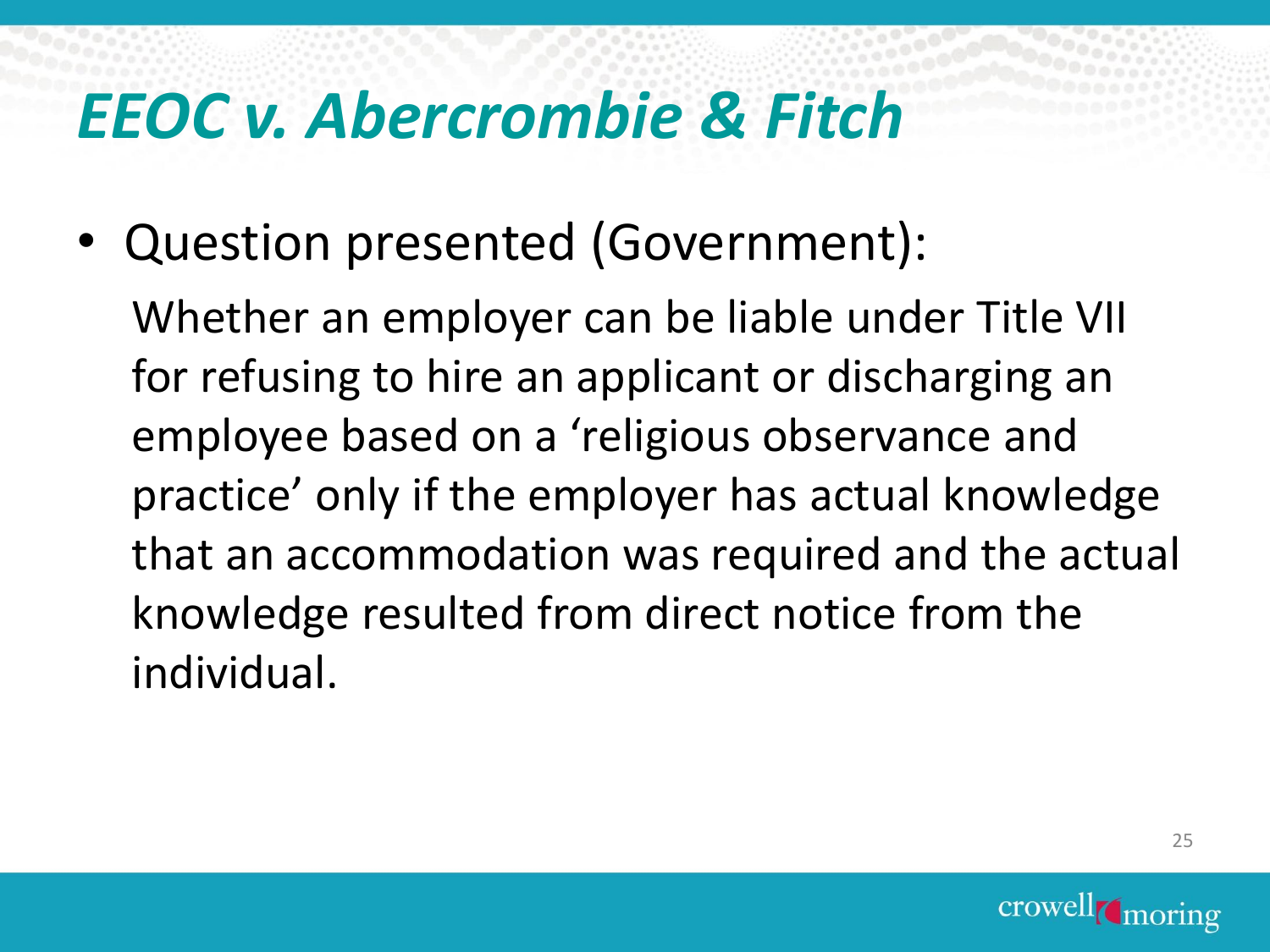• Question presented (Employer): Whether an applicant adequately informs a prospective employer of the need for a religious accommodation under Title VII simply by wearing an item of clothing which can be but is not always associated with a particular religion.

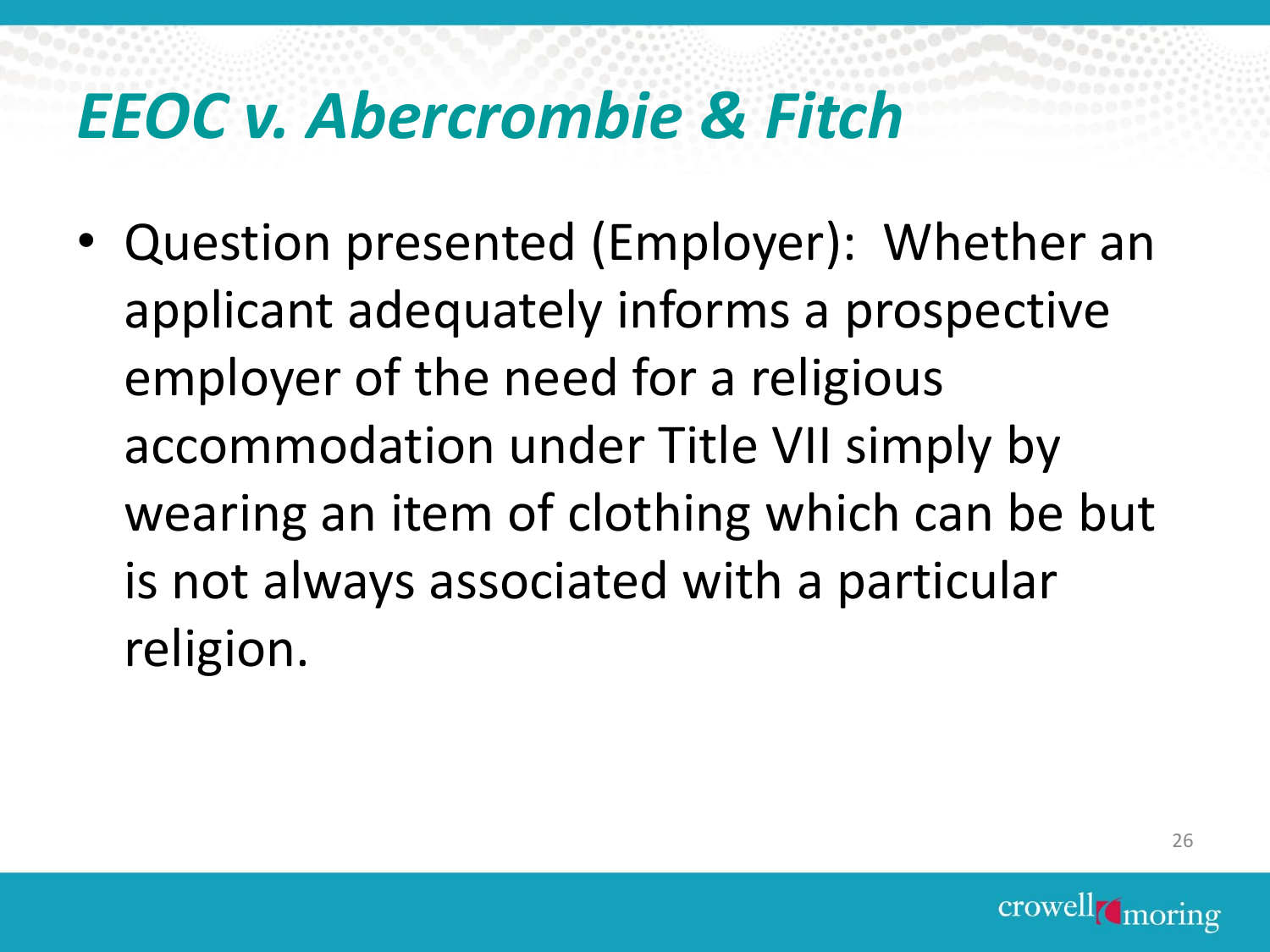- Legal Issues
	- Burden of proof on what triggers the duty to accommodate
	- 'undue burden' defense
- Implications
	- EEOC priority
	- Stereotyping concern
	- March 2014 EEOC guidance

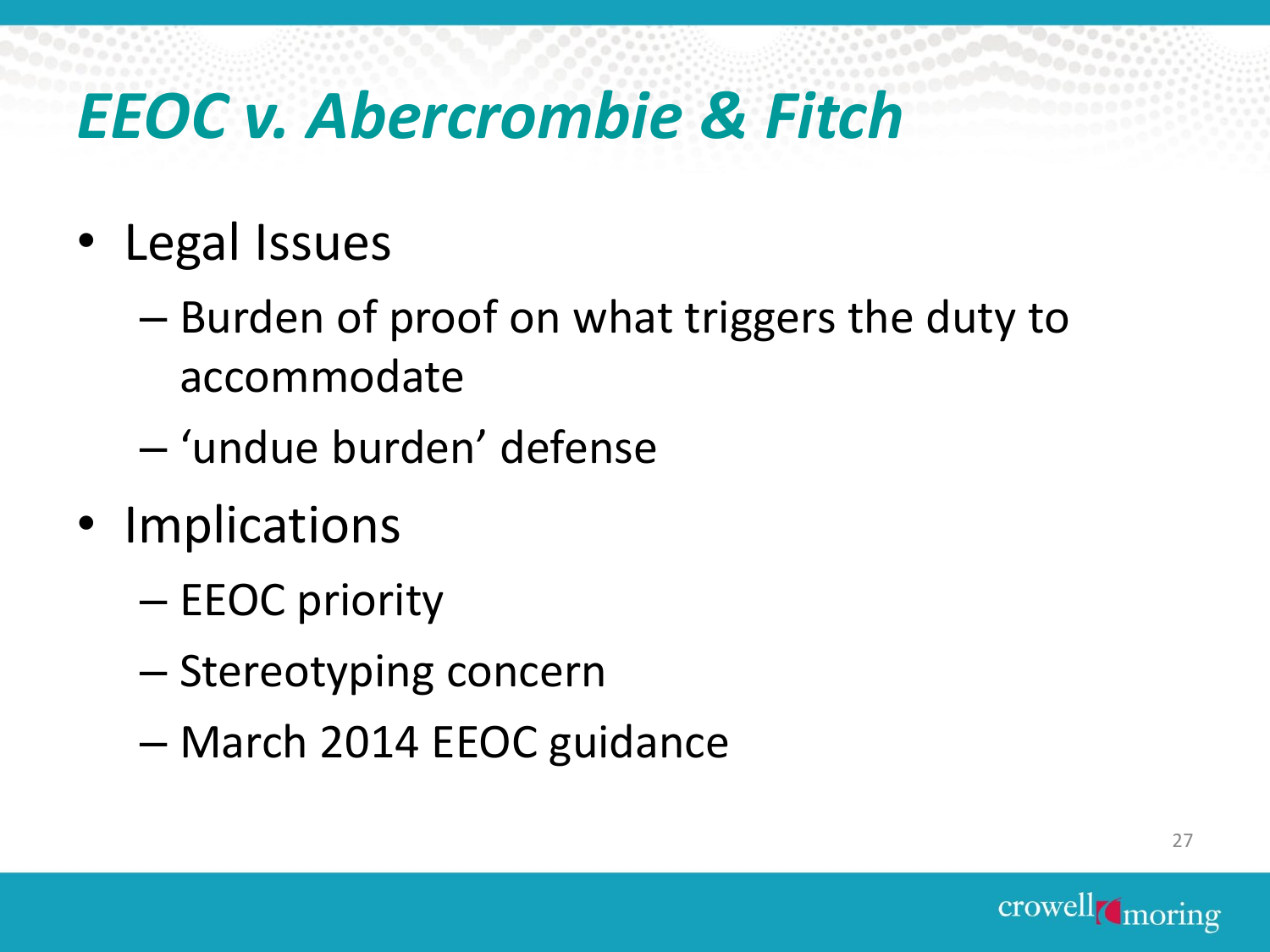### **Resources**

- [http://www.eeoc.gov/policy/docs/qanda](http://www.eeoc.gov/policy/docs/qanda-inquiries.html)[inquiries.html](http://www.eeoc.gov/policy/docs/qanda-inquiries.html)
- [http://www.eeoc.gov/eeoc/meetings/5-8-](http://www.eeoc.gov/eeoc/meetings/5-8-13/transcript.cfm) [13/transcript.cfm](http://www.eeoc.gov/eeoc/meetings/5-8-13/transcript.cfm)
- http://www.eeoc.gov/laws/types/pregnancy gui [dance.cfm](http://www.eeoc.gov/laws/types/pregnancy_guidance.cfm)
- *EEOC v. Abercrombie & Fitch Stores, Inc*., 731 F.3d 1106 (10th Cir. 2013), *cert granted* No. 14-86 Oct. 2, 2014